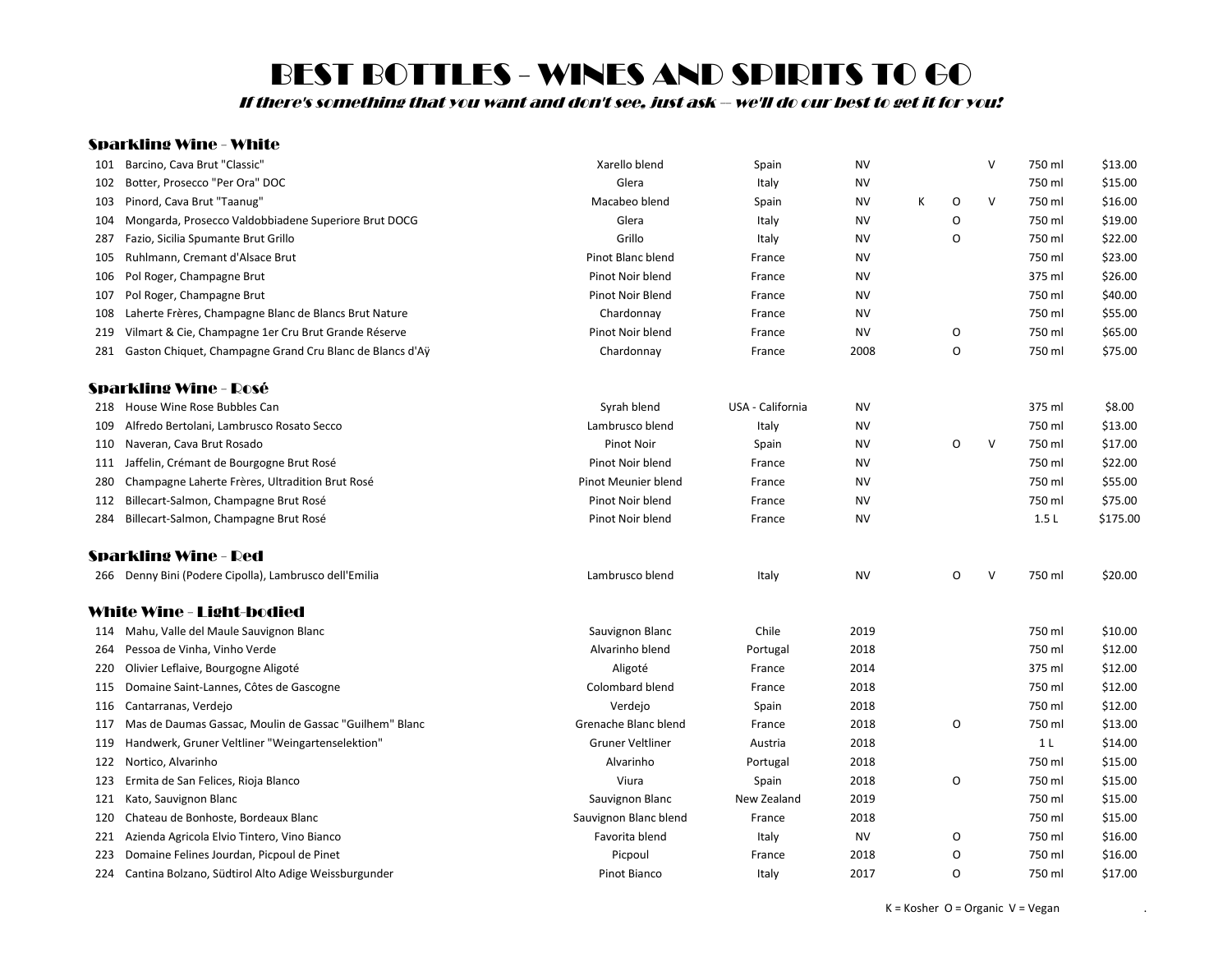If there's something that you want and don't see, just ask -- we'll do our best to get it for you!

### White Wine - Light-bodied (continued)

| 124 | Yarden, Sauvignon Blanc                                                 | Sauvignon Blanc         | Israel           | 2018 | К |   |   | 750 ml | \$18.00 |
|-----|-------------------------------------------------------------------------|-------------------------|------------------|------|---|---|---|--------|---------|
| 271 | Marc Plouzeau, Chateau De La Bonneliere Touraine Cepage Sauvignon Blanc | Sauvignon Blanc         | France           | 2019 |   | O |   | 750 ml | \$18.00 |
| 274 | Domaine de la Pépière, La Pépié Muscadet Sèvre-et-Maine Sur Lie         | Melon de Bourgogne      | France           | 2019 |   | O |   | 750 ml | \$19.00 |
| 222 | Bodegas Gaintza, Getariako Txakolina                                    | Hondarrabi Zuri blend   | Spain            | 2018 |   |   |   | 750 ml | \$22.00 |
| 126 | Goose Bay, Sauvignon Blanc                                              | Sauvignon Blanc         | New Zealand      | 2018 | Κ |   | v | 750 ml | \$22.00 |
| 127 | Maison Foucher Lebrun, Sancerre "Le Mont"                               | Sauvignon Blanc         | France           | 2018 |   |   |   | 750 ml | \$23.00 |
|     | 128 Goiser Wein, Gruner Veltliner "Schplink!"                           | <b>Gruner Veltliner</b> | Austria          | 2019 |   |   |   | 3L     | \$35.00 |
|     | White Wine - Medium-bodied                                              |                         |                  |      |   |   |   |        |         |
| 129 | Bosco dei Cirmioli, Pinot Grigio                                        | Pinot Grigio            | Italy            | 2019 |   |   |   | 750 ml | \$9.00  |
|     | 131 Fratelli Antonio & Raimondo, Cortese                                | Cortese                 | Italy            | 2018 |   |   | v | 750 ml | \$13.00 |
| 133 | Chateau Pajzos, Tokaj Furmint                                           | Furmint                 | Hungary          | 2018 |   |   |   | 750 ml | \$14.00 |
| 132 | Domaine de la Ferrandière, Viognier                                     | Viognier                | France           | 2017 |   |   |   | 750 ml | \$14.00 |
| 134 | Joostenberg Wines, Chenin Blanc "Little J"                              | Chenin Blanc            | South Africa     | 2018 |   | O |   | 750 ml | \$14.00 |
| 226 | Sartarelli, Verdicchio dei Castelli di Jesi Classico                    | Verdicchio              | Italy            | 2018 |   |   |   | 750 ml | \$15.00 |
| 228 | Giuliano Rosati, Pinot Grigio Friuli                                    | Pinot Grigio            | Italy            | 2018 |   |   |   | 1.5L   | \$15.00 |
| 135 | Mt. Tabor, Chardonnay                                                   | Chardonnay              | Israel           | 2018 | Κ |   | V | 750 ml | \$16.00 |
| 136 | Altamonte, Pinot Grigio                                                 | Pinot Grigio            | Italy            | 2018 |   | O |   | 750 ml | \$16.00 |
| 227 | Domaine des Sanzay, Saumur Blanc "Les Bazilles"                         | Chenin Blanc            | France           | 2018 |   | O |   | 750 ml | \$18.00 |
| 225 | Fazio, Brusio Sicilia Carricante Catarratto                             | Carricante blend        | Italy            | 2018 |   | O | V | 750 ml | \$19.00 |
| 267 | Kruger-Rumpf, Riesling Trocken                                          | Riesling                | Germany          | 2017 |   |   |   | 750 ml | \$20.00 |
| 282 | Le Rocher des Violettes, Chenin Blanc                                   | Chenin Blanc            | France           | 2019 |   | O |   | 750    | \$22.00 |
|     | White Wine - Full-bodied                                                |                         |                  |      |   |   |   |        |         |
| 140 | Bleecker, Chardonnay                                                    | Chardonnay              | USA - California | 2018 |   |   |   | 750 ml | \$12.00 |
|     | 141 Janare, Falanghina del Sannio                                       | Falanghina              | Italy            | 2018 |   |   |   | 750 ml | \$14.00 |
| 230 | Domaine Billaud Simon, Chablis                                          | Chardonnay              | France           | 2015 |   | O |   | 375 ml | \$14.00 |
| 270 | Shelter Wine Company, The Imposter Roussanne                            | Roussanne               | <b>USA</b>       | 2012 |   |   |   | 750 ml | \$14.00 |
| 142 | Château de Valcombe, Costières de Nîmes Blanc                           | Roussane Blend          | France           | 2019 |   |   |   | 750 ml | \$16.00 |
| 143 | Pacificana, Chardonnay                                                  | Chardonnay              | USA - California | 2018 |   |   | v | 750 ml | \$16.00 |
| 144 | Thevenet et Fils, Mâcon Blanc "Pierreclos"                              | Chardonnay              | France           | 2018 |   |   |   | 750 ml | \$18.00 |
| 272 | Dilao, Rkatsiteli Mtsvane Amber Dry                                     | Rkatsiteli blend        | Georgia          | 2019 |   | O |   | 750 ml | \$18.00 |
| 145 | Brea Wine Company, Chardonnay "Santa Lucia Highlands"                   | Chardonnay              | USA - California | 2018 |   | O | V | 750 ml | \$20.00 |
| 146 | Psagot, Chardonnay                                                      | Chardonnay              | Israel           | 2017 | К |   |   | 750 ml | \$24.00 |
| 273 | Gilbert Picq & ses Fils, Chablis                                        | Chardonnay              | France           | 2018 |   |   |   | 750 ml | \$26.00 |
| 203 | Jean & Sébastien Dauvissat, Chablis 1er Cru "Vaillons"                  | Chardonnay              | France           | 2015 |   |   |   | 750 ml | \$48.00 |
| 204 | Domaine du Castel, "Blanc du Castel"                                    | Chardonnay              | Israel           | 2017 |   |   | V | 750 ml | \$49.00 |
| 206 | Failla, Keefer Ranch Chardonnay                                         | Chardonnay              | USA - California | 2017 |   |   |   | 750 ml | \$50.00 |
|     | 231 De Montille, Domaine Puligny-Montrachet                             | Chardonnay              | France           | 2017 |   |   |   | 750 ml | \$85.00 |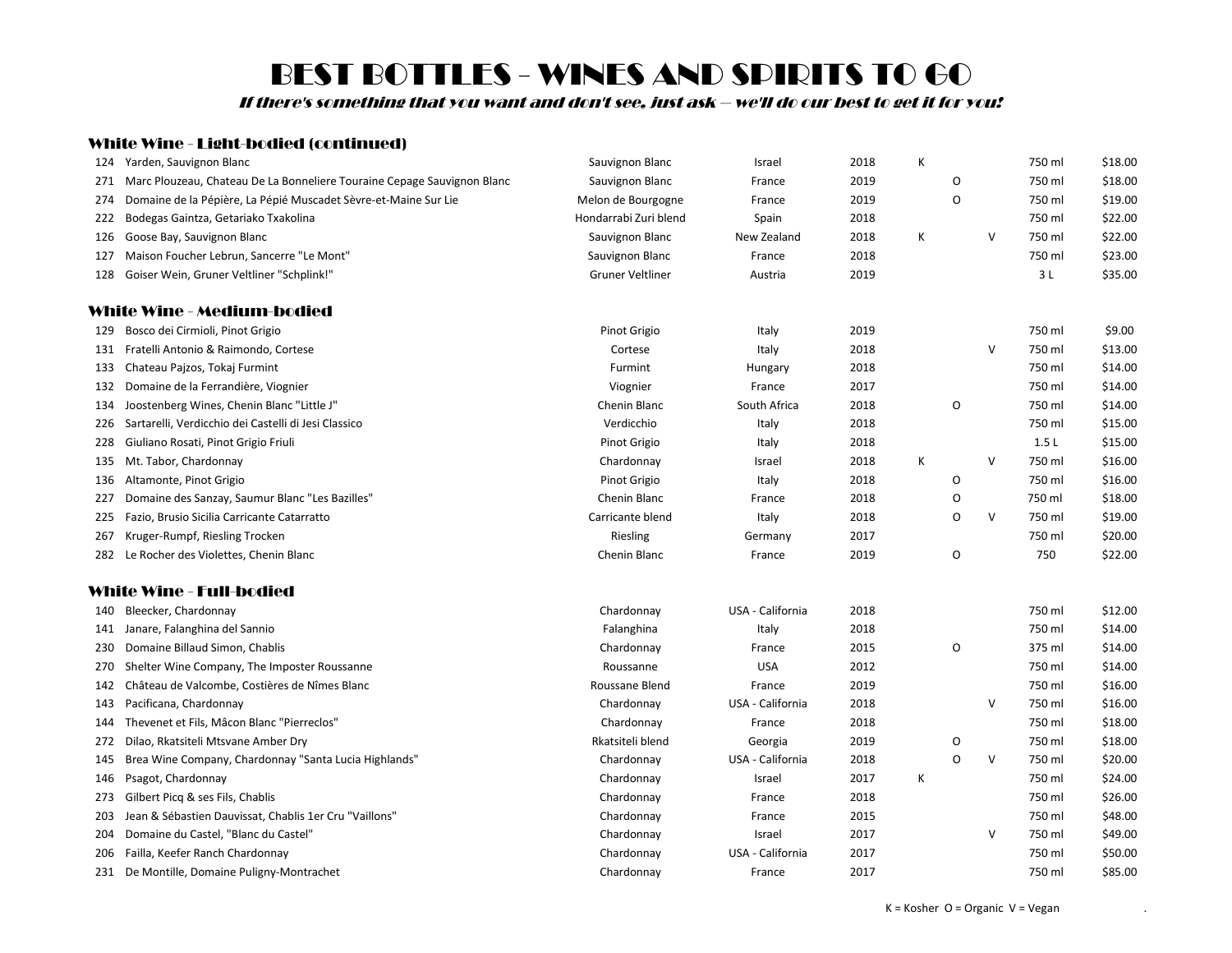If there's something that you want and don't see, just ask -- we'll do our best to get it for you!

### Rosé Wine - Light-bodied

| 232 | House Wine Rosé Can                                                              | Syrah blend            | USA - California | <b>NV</b> |   |   |        | 375 ml         | \$8.00  |
|-----|----------------------------------------------------------------------------------|------------------------|------------------|-----------|---|---|--------|----------------|---------|
| 263 | Vera, Vinho Verde Rosé                                                           | Rabo de Ovelha blend   | Portugal         | 2019      |   | O | v      | 750 ml         | \$12.00 |
| 237 | Domaine de l'Hortus, Le Loup dans la Bergerie Rosé                               | Grenache blend         | France           | 2019      |   |   |        | 750 ml         | \$14.00 |
|     | 275 Josef Ehmoser, Wagram Zweigelt Rosé                                          | Zweigelt               | Austria          | 2018      |   | O |        | 750 ml         | \$16.00 |
| 233 | Les Quatre Tours, Coteaux d'Aix-en-Provence Rosé Classique                       | Grenache blend         | France           | 2019      |   | O |        | 750 ml         | \$16.00 |
| 238 | Sulauze, Aix en Provence Rosé Pomponette                                         | Grenache blend         | France           | 2019      |   | O |        | 750 ml         | \$21.00 |
|     | 288 Mas de Daumas Gassac, Vin de Pays de l'Hérault Moulin de Gassac Guilhem Rosé | Grenache blend         | France           | 2019      |   |   |        | 1.5L           | \$31.00 |
|     | Rosé Wine - Medium-bodied                                                        |                        |                  |           |   |   |        |                |         |
| 149 | Bodegas Olivares, "Finca Hoya de Santa Ana" Jumilla Rosado                       | Garnacha               | Spain            | 2019      |   | O |        | 750 ml         | \$13.00 |
| 276 | Borell-Diehl, Saint Laurent Rosé                                                 | Saint Laurent          | Germany          | 2019      |   | O |        | 1 <sub>L</sub> | \$14.00 |
| 269 | Domaine de L'Ostal, Domaine de L'Ostal Rosé                                      | Grenache blend         | France           | 2019      |   | O | V      | 750 ml         | \$15.00 |
| 150 | Bieler Pere et Fils, "Sabine" Aix-en-Provence Rosé                               | Grenache blend         | France           | 2019      |   |   |        | 750 ml         | \$16.00 |
| 236 | Chateau Valcombe, Ventoux "Epicure" Rosé                                         | Grenache blend         | France           | 2019      |   | O |        | 750 ml         | \$16.00 |
|     | 152 Commanderie de Peyrassol, Chateau Peyrassol Rosé                             | Cinsault blend         | France           | 2019      |   |   |        | 750 ml         | \$21.00 |
|     | 234 Jacques Florent Rosé                                                         | Carignan blend         | France           | 2019      |   | O |        | 3L             | \$38.00 |
|     | Rosé Wine - Full-bodied                                                          |                        |                  |           |   |   |        |                |         |
|     | 265 Finca Torremilanos, Ribera del Duero Montecastrillo Rosado                   | Tempranillo            | Spain            | 2019      |   | O |        | 750 ml         | \$15.00 |
| 239 | Antoniolo, Bricco Lorella Gattinara Rosato                                       | Nebbiolo               | Italy            | 2019      |   | O |        | 750 ml         | \$18.00 |
|     | 151 Meshi Rosato, Toscana                                                        | Sangiovese             | Italy            | 2019      | К |   |        | 750 ml         | \$18.00 |
| 268 | Domaine De L'Olivette, Bandol Rosé                                               | Mourvedre blend        | France           | 2018      |   |   |        | 750 ml         | \$22.00 |
|     | 285 Forlorn Hope, Queen of the Sierra Estate Rosé                                | Barbera blend          | <b>USA</b>       | 2019      |   | O |        | 750 ml         | \$24.00 |
|     | Red Wine - Light-bodied                                                          |                        |                  |           |   |   |        |                |         |
|     | 154 Montpellier Vineyards, Pinot Noir                                            | <b>Pinot Noir</b>      | USA - California | 2016      |   |   |        | 750 ml         | \$8.00  |
| 283 | Viña Maitia, Aupa Pipeño Old Vines Valle del Maule                               | Pais blend             | Chile            | 2019      |   | O |        | 750 ml         | \$13.00 |
| 289 | Domaine Les Hautes Noëlles, Vin de Pays du Val de Loire Gamay                    | Gamay                  | France           | 2019      |   | O |        | 750 ml         | \$14.00 |
|     | 155 Strangeways, Pinot Noir                                                      | <b>Pinot Noir</b>      | USA - California | 2018      |   |   | V      | 750 ml         | \$15.00 |
| 241 | Vigne Surrau, Cannonau di Sardegna                                               | Cannonau               | Italy            | 2018      |   | O |        | 750 ml         | \$16.00 |
|     | 278 Anita & Hans Nittnaus, Blaufränkisch Eastside                                | Blaufränkisch          | Austria          | 2017      |   | O |        | 750 ml         | \$16.00 |
|     | 156 Alvaro Castro, Dão "DAC" Red Blend                                           | Touriga Nacional blend | Portugal         | 2016      |   | O |        | 750 ml         | \$17.00 |
| 290 | Pierre-Marie Chermette, Beaujolais Les Griottes                                  | Gamay                  | France           | 2018      |   | O |        | 750 ml         | \$18.00 |
| 240 | Niepoort, Bairrada Nat Cool                                                      | Baga                   | Portugal         | 2019      |   | O |        | 1 <sub>L</sub> | \$22.00 |
| 157 | Domaine Christophe Lepage, Bourgogne Rouge                                       | <b>Pinot Noir</b>      | France           | 2017      |   |   |        | 750 ml         | \$22.00 |
| 244 | Gatto Grosso, Vino Rosso                                                         | Sangiovese blend       | Italy            | 2018      |   | O |        | 1 <sub>L</sub> | \$22.00 |
| 243 | Jean-Marc Burgaud, Regnié Vallieres                                              | Gamay                  | France           | 2018      |   | O |        | 750 ml         | \$23.00 |
|     | 159 Haden Fig, Pinot Noir                                                        | Pinot Noir             | USA - Oregon     | 2017      |   | 0 |        | 750 ml         | \$24.00 |
| 161 | Domaine Moutard-Diligent Herisson, Coteaux Bourguignon                           | Gamay blend            | France           | 2018      |   |   | $\vee$ | 3 L            | \$35.00 |
|     | 207 North Valley-Soter Vineyards, "Willamette Valley" Pinot Noir                 | <b>Pinot Noir</b>      | USA - Oregon     | 2017      |   | O |        | 750 ml         | \$38.00 |
|     |                                                                                  |                        |                  |           |   |   |        |                |         |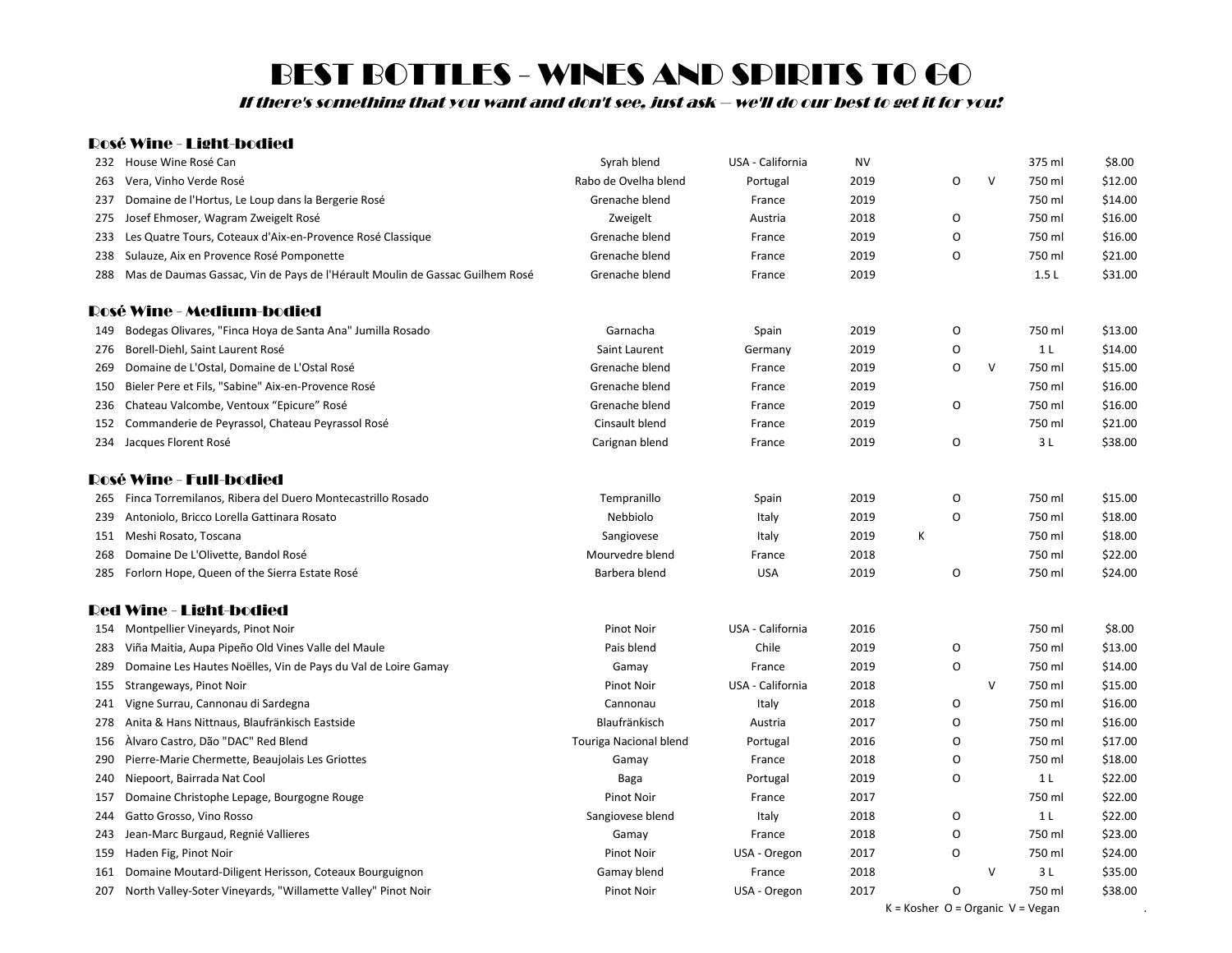If there's something that you want and don't see, just ask -- we'll do our best to get it for you!

#### Red Wine - Medium-bodied

| 163 | Pie de Palo, Malbec                                            | Malbec                   | Argentina        | 2018      |   |         |        | 750 ml | \$10.00 |
|-----|----------------------------------------------------------------|--------------------------|------------------|-----------|---|---------|--------|--------|---------|
| 164 | Altos d'Oliva, Tempranillo                                     | Tempranillo              | Spain            | 2018      |   |         |        | 750 ml | \$10.00 |
| 165 | Teperberg, "Vision" Merlot                                     | Merlot                   | Israel           | 2018      | К |         |        | 750 ml | \$12.00 |
| 168 | Chateau Massiac, "Les Sentinelles" Minervois Rouge             | Syrah blend              | France           | 2018      |   | O       |        | 750 ml | \$13.00 |
| 172 | Clovis, Cotes du Rhone                                         | Grenache blend           | France           | 2018      |   | O       |        | 750 ml | \$15.00 |
| 171 | Segal's, "Fusion" Red Blend                                    | Merlot blend             | Israel           | 2018      | К |         |        | 750 ml | \$15.00 |
| 286 | La Patience, Merlot                                            | Merlot                   | France           | 2019      |   | O       |        | 750 ml | \$15.00 |
| 173 | Castello di Farnetella, Chianti Colli Senesi                   | Sangiovese blend         | Italy            | 2017      |   | O       |        | 750 ml | \$16.00 |
| 277 | Hartenberg Estate, Stellenbosch Alchemy Red Blend              | Syrah blend              | South Africa     | 2017      |   |         |        | 750 ml | \$16.00 |
| 176 | Cantina Valpantena, "Torre del Falasco" Valpolicella Ripasso   | Corvina blend            | Italy            | 2017      |   |         |        | 750 ml | \$17.00 |
| 246 | Château Fontanès, Les Traverses de Fontanès Rouge              | Cabernet Sauvignon       | France           | 2017      |   | O       |        | 750 ml | \$17.00 |
| 175 | Xavier Flouret, "Quai Lumiere" Blaye Cotes de Bordeaux         | Merlot blend             | France           | 2016      |   | O       |        | 750 ml | \$17.00 |
| 174 | Golan Heights, "Gilgal" Syrah                                  | Syrah                    | Israel           | 2016      | К |         |        | 750 ml | \$17.00 |
| 177 | Bodegas Ramirez de la Piscina, Rioja Crianza                   | Tempranillo              | Spain            | 2015      |   |         |        | 750 ml | \$17.00 |
| 178 | De Forville, Dolcetto d'Alba                                   | Dolcetto                 | Italy            | 2018      |   |         |        | 750 ml | \$18.00 |
| 179 | Bodegas Barco de Piedra, Ribera del Duero                      | Tempranillo              | Spain            | 2018      |   |         |        | 750 ml | \$18.00 |
| 245 | Château de Chaintres, Saumur-Champigny "Les Sables"            | Cabernet Franc           | France           | 2018      |   |         |        | 750 ml | \$20.00 |
| 180 | Psagot, "Sinai" Red                                            | Cabernet Sauvignon blend | Israel           | 2018      | К |         |        | 750 ml | \$21.00 |
| 181 | Domaine du Castel, "La Vie Rouge du Castel"                    | Cabernet Sauvignon blend | Israel           | 2018      | К |         | $\vee$ | 750 ml | \$23.00 |
| 182 | Terra di Seta, Chianti Classico                                | Sangiovese blend         | Italy            | 2018      | К |         |        | 750 ml | \$24.00 |
| 248 | La Nevera, Selección Especial Gran Vino Tinto                  | Tempranillo blend        | Spain            | <b>NV</b> |   | $\circ$ |        | 3L     | \$31.00 |
| 210 | Domaine Bois de Boursan, Châteauneuf-du-Pape Rouge "Tradition" | Grenache blend           | France           | 2016      |   | O       |        | 750 ml | \$46.00 |
| 211 | Château Mazeyres, Pomerol                                      | Merlot blend             | France           | 2016      |   | O       |        | 750 ml | \$50.00 |
|     | <b>Red Wine - Full-bodied</b>                                  |                          |                  |           |   |         |        |        |         |
| 279 | Montpellier Vineyards, Syrah                                   | Syrah blend              | <b>USA</b>       | 2016      |   |         |        | 750 ml | \$8.00  |
| 162 | Tololo, Cabernet Sauvignon                                     | Cabernet Sauvignon       | Chile            | 2017      |   |         |        | 750 ml | \$9.00  |
| 249 | Fuenteseca, Utiel-Requena Bobal Cabernet Sauvignon             | <b>Bobal blend</b>       | Spain            | 2018      |   | $\circ$ | V      | 750 ml | \$12.00 |
| 166 | Lavradores de Feitoria, Douro Tinto                            | Touriga Franca blend     | Portugal         | 2017      |   |         |        | 750 ml | \$12.00 |
| 167 | Bacchus, Cabernet Sauvignon                                    | Cabernet Sauvignon       | USA - California | 2018      |   |         |        | 750 ml | \$12.00 |
| 185 | Podere Castorani, Montepulciano d'Abruzzo "Cadetto"            | Montepulciano            | Italy            | 2016      |   | O       |        | 750 ml | \$13.00 |
| 250 | Alcesti, Isola del Satiro Rosso                                | Nero D'Avola blend       | Italy            | 2018      |   | O       |        | 750 ml | \$14.00 |
| 186 | Tenuta Rocca di Fabbri, Montefalco Rosso                       | Sangiovese blend         | Italy            | 2016      |   |         |        | 750 ml | \$17.00 |
| 187 | Trentadue Winery, "OPR" Red California                         | Zinfandel blend          | USA - California | 2018      |   |         |        | 750 ml | \$17.00 |
| 188 | Iconic, "Sidekick" Cabernet Sauvignon                          | Cabernet Sauvignon       | USA - California | 2018      |   |         |        | 750 ml | \$18.00 |
| 189 | Twin Suns, Cabernet Sauvignon                                  | Cabernet Sauvignon       | USA - California | 2018      | К |         |        | 750 ml | \$18.00 |
| 252 | Cora, Montepulciano d'Abruzzo                                  | Montepulciano            | Italy            | 2018      |   |         |        | 1.5L   | \$18.00 |
| 253 | Chalk Hill, Wits End Luna Shiraz McLaren Vale                  | Shiraz                   | Australia        | 2018      |   | O       |        | 750 ml | \$18.00 |
| 190 | Vina Cobos, "Felino" Malbec                                    | Malbec                   | Argentina        | 2018      |   |         |        | 750 ml | \$20.00 |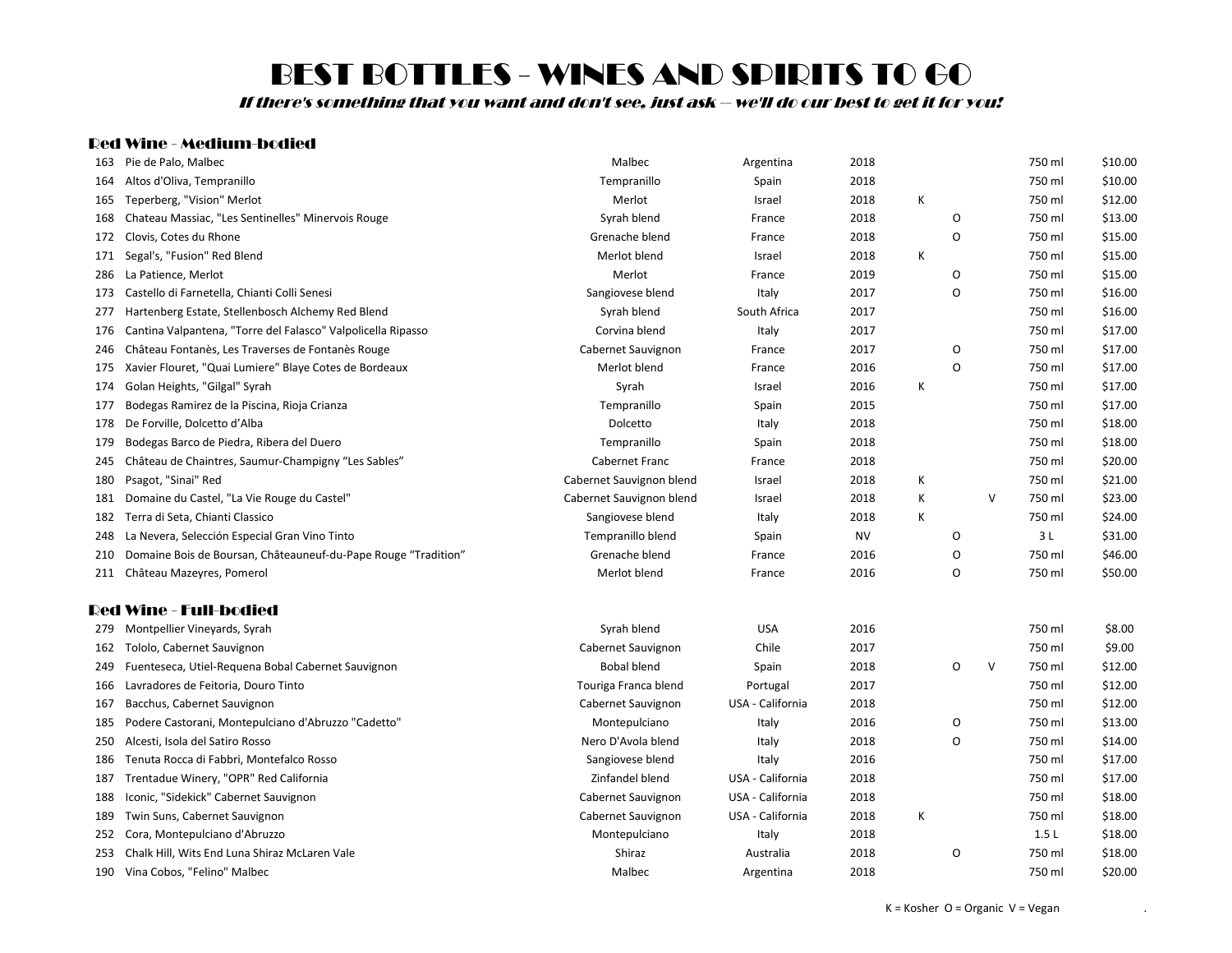If there's something that you want and don't see, just ask -- we'll do our best to get it for you!

### Red Wine - Full-bodied (continued)

|      | 191 Annabella, Cabernet Sauvignon "Special Selection" Napa Valley | Cabernet Sauvignon       | USA - California | 2017 |   |   |   | 750 ml         | \$22.00  |
|------|-------------------------------------------------------------------|--------------------------|------------------|------|---|---|---|----------------|----------|
| 251  | Chateau Moncets, Lalande de Pomerol                               | Merlot blend             | France           | 2014 |   | O |   | 750 ml         | \$25.00  |
| 192  | Ca'del Baio, Nebbiolo Langhe "Bric del Baio"                      | Nebbiolo                 | Italy            | 2015 |   |   |   | 750 ml         | \$25.00  |
| 194  | Flam, "Classico"                                                  | Cabernet Sauvignon blend | Israel           | 2018 | Κ |   | V | 750 ml         | \$34.00  |
|      | 212 Domaine du Castel, "Petit Castel"                             | Cabernet Sauvignon blend | Israel           | 2017 | К |   | V | 750 ml         | \$52.00  |
| 214  | Podere Brizio, Brunello di Montalcino                             | Sangiovese               | Italy            | 2013 |   | O |   | 750 ml         | \$55.00  |
| 215  | Shirah Wine, "Coalition" Red Blend                                | <b>Tannat blend</b>      | USA - California | 2016 | К |   |   | 750 ml         | \$62.00  |
|      | 216 Roagna, Barolo Pira                                           | Nebbiolo                 | Italy            | 2014 |   |   |   | 750 ml         | \$110.00 |
| Sake |                                                                   |                          |                  |      |   |   |   |                |          |
| 254  | Bushido, Way of the Warrior Ginjo Genshu Sake                     |                          | Japan            |      |   |   |   | 180 ml         | \$8.00   |
| 256  | Tozai, Living Jewel Junmai Sake                                   |                          | Japan            |      |   |   |   | 300 ml         | \$12.00  |
| 258  | Chiyonosono Shuzo, Shared Promise Junmai Sake                     |                          | Japan            |      |   |   |   | 300 ml         | \$17.00  |
| 259  | Rihaku, Dreamy Clouds Tokubetsu Junmai Nigori Sake                |                          | Japan            |      |   |   |   | 300 ml         | \$18.00  |
| 255  | Wakatake, Ginjo Onikoroshi Demon Slayer Sake                      |                          | Japan            |      |   |   |   | 720 ml         | \$29.00  |
| 260  | Brooklyn Kura, #14 Junmai Ginjo Genshu Namazake Sake              |                          | USA - New York   |      |   |   |   | 720 ml         | \$30.00  |
| 257  | Kawatsuru Sake Brewing, Crane of Paradise Junmai Sake             |                          | Japan            |      |   |   |   | 720 ml         | \$35.00  |
| 262  | Konteki, Pearls of Simplicity Junmai Daiginjo Sake                |                          | Japan            |      |   |   |   | 720 ml         | \$39.00  |
|      | 261 Harushika, Junmai Daiginjo Spring Deer Sake                   |                          | Japan            |      |   |   |   | 720 ml         | \$65.00  |
|      | <b>Sweet Wine</b>                                                 |                          |                  |      |   |   |   |                |          |
|      | 199 Ben Ami Zmora, Semi-sweet Cabernet Sauvignon (Israel)         | Cabernet Sauvignon       | Israel           |      | К |   |   | 750 ml         | \$10.00  |
|      | 201 Tabor, Moscato (Israel)                                       | Moscato                  | Israel           |      | К |   |   | 750 ml         | \$15.00  |
|      | 202 Elio Perrone, "Sourgal" Moscato d'Asti                        | Moscato                  | Italy            |      |   |   |   | 750 ml         | \$20.00  |
|      | <b>Spirits - Gin</b>                                              |                          |                  |      |   |   |   |                |          |
| S1   | Citadelle Gin                                                     |                          |                  |      |   |   |   | 750 ml         | \$30.00  |
| S2   | Greenhook Ginsmiths American Dry Gin                              |                          |                  |      |   |   |   | 750 ml         | \$34.00  |
| S4   | Cotswolds Gin                                                     |                          |                  |      |   |   |   | 750 ml         | \$40.00  |
| S5   | <b>Etsu Handcrafted Gin</b>                                       |                          |                  |      |   |   |   | 750 ml         | \$44.00  |
|      | Spirits - Tequila / Mezcal                                        |                          |                  |      |   |   |   |                |          |
| S6   | Cimarron, Blanco Tequila                                          |                          |                  |      |   |   |   | 1 <sub>L</sub> | \$28.00  |
| S7   | Oro de Lidia, Tequila Reposado                                    |                          |                  |      |   |   |   | 750 ml         | \$35.00  |
| S8   | Noble Coyote, Espadin Mezcal                                      |                          |                  |      |   |   |   | 750 ml         | \$40.00  |
|      | S59 Prospero, Tequila Añejo                                       |                          |                  |      |   |   |   | 750 ml         | \$45.00  |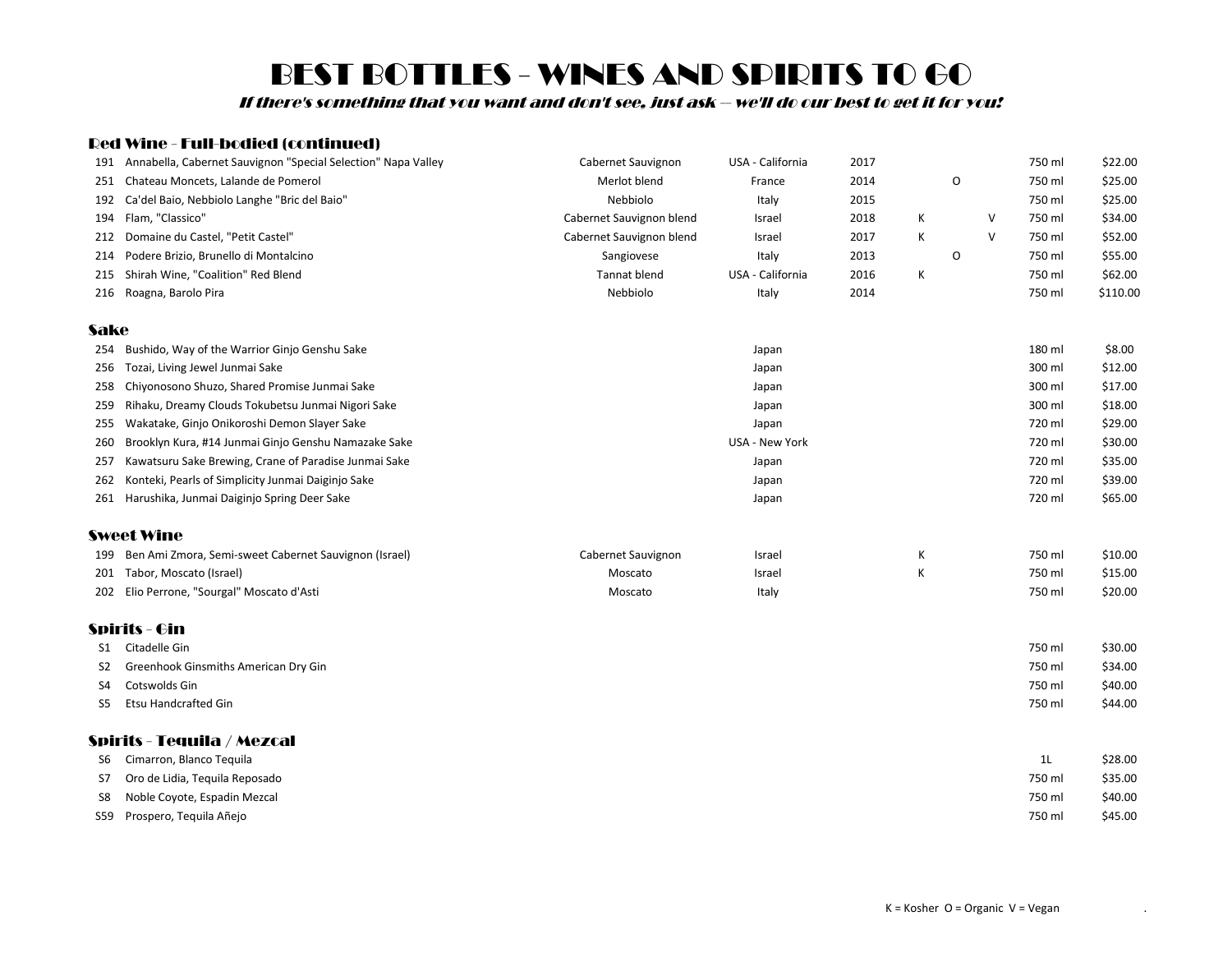If there's something that you want and don't see, just ask -- we'll do our best to get it for you!

|                 | <b>Spirits - Rum</b>                                                  |                |          |
|-----------------|-----------------------------------------------------------------------|----------------|----------|
|                 | S10 Blackwell Black Gold Special Reserve Rum                          | 750 ml         | \$22.00  |
|                 | S11 El Dorado Cask-aged 3-Years White Rum                             | 750 ml         | \$22.00  |
|                 | <b>Spirits - Vermouth</b>                                             |                |          |
|                 | S12 Quady Vermouth Vya Extra Dry                                      | 375 ml         | \$12.00  |
| S13             | Carpano Antica Sweet Vermouth                                         | 375 ml         | \$16.00  |
| S14             | Berto Dry Vermouth Extra Secco                                        | 1 <sub>L</sub> | \$18.00  |
| S15             | Berto Sweet Vermouth Ross a Travaj                                    | 1 <sub>L</sub> | \$18.00  |
|                 | S16 Cocchi Vermouth Amaro Dopo Teatro                                 | 500 ml         | \$22.00  |
|                 | <b>Spirits - Vodka</b>                                                |                |          |
|                 | S17 Lvov Spirytus 192 Proof                                           | 750 ml         | \$18.00  |
|                 | S18 Tito's Vodka                                                      | 750 ml         | \$22.00  |
| S19             | Monkey in Paradise Vodka                                              | 750 ml         | \$25.00  |
|                 | S20 Zyr Vodka                                                         | 750 ml         | \$31.00  |
|                 | Spirits - Bourbon                                                     |                |          |
| S21             | Elijah Craig Small Batch Straight Bourbon                             | 750 ml         | \$29.00  |
| S22             | <b>Town Branch Bourbon</b>                                            | 750 ml         | \$36.00  |
| S23             | Four Roses Small Batch Straight Bourbon Whiskey                       | 750 ml         | \$38.00  |
| S24             | Buffalo Trace Straight Bourbon Whiskey                                | 750 ml         | \$43.00  |
| S <sub>25</sub> | Basil Hayden's Straight Bourbon                                       | 750 ml         | \$46.00  |
| S26             | Four Roses Single Barrel Straight Bourbon Whiskey                     | 750 ml         | \$48.00  |
| S27             | Angel's Envy Straight Bourbon                                         | 750 ml         | \$54.00  |
| S62             | Colonel E. H. Taylor, Small Batch Straight Kentucky Bourbon           | 750 ml         | \$60.00  |
| S63             | W. L. Weller, Special Reserve Bourbon                                 | 750 ml         | \$85.00  |
| S28             | Henry McKenna Single Barrel 10 Year Bourbon                           | 750 ml         | \$99.00  |
| S64             | Blanton's, Single Barrel Bourbon                                      | 750 ml         | \$125.00 |
| S66             | Elijah Craig 18-Year-Old Single Barrel Bourbon                        | 750 ml         | \$275.00 |
| S29             | Old Fitzgerald "Bottled in Bond" 15 Year Old Straight Bourbon Whiskey | 750 ml         | \$450.00 |
|                 | <b>Spirits - Rye</b>                                                  |                |          |
|                 | S30 Old Overholt Rye                                                  | 1 <sub>L</sub> | \$22.00  |
|                 | S31 Rittenhouse Rye                                                   | 750 ml         | \$25.00  |

| $551$ muttermouse nye                                       |        | ັ້ນ ການເ |
|-------------------------------------------------------------|--------|----------|
| S32 Sazerac Rye                                             | 750 ml | \$32.00  |
| S33 Fort Hamilton Double Barreled Rye                       | 750 ml | \$40.00  |
| S34 High West "A Midwinter Night's Dram" Limited Engagement | 750 ml | \$128.00 |